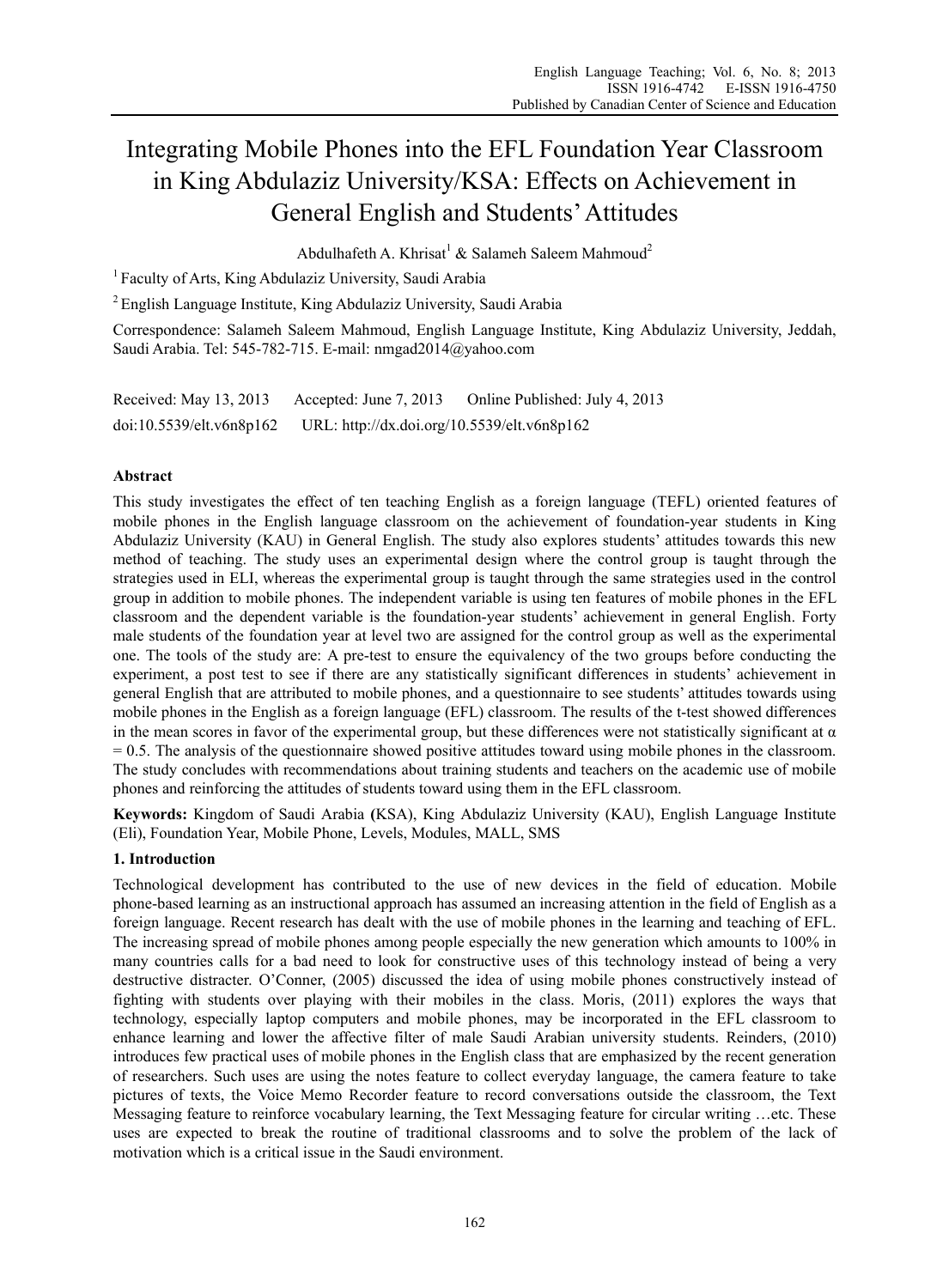## **2. Review of Literature**

## *2.1 Theoretical Background*

Over the last few years, there has been much interest in using mobile phones in the EFL/ESL classroom. This interest was a response to the wide spread of these smart phones and multi facilities they have on one hand and the lack of motivation on the part of students on the other hand. The European Network of Excellence in Technology Enhanced Learning most recently brought together forty researchers in mobile learning in a conference titled "Kaleidoscope" to discuss the implications of adopting mobile phones as a learning tool (Sharples, 2006a as cited in Trucano, 2009). Examples of the increased attention are popping up all over the world. A quick search for mobile phones in the ERIC database yields over 275 articles. It is not surprising that there is an international association for mobile learning (Trucano, 2009).

"Toys to Tools" written by Kolb, (2008) serves as a guide to the educational use of mobile phones. Kolb provides practical suggestions for what to teach and how to teach. She sees mobile phones as a powerful technology available for students and addresses the issues that have caused problems that accompany using mobile phones in the classroom and provides suggestions for avoiding these problems. In her opinion, ignoring a technology that students willingly and actively use is not a wise decision. Mini lessons and powerful resources throughout the book can be used easily and appropriately for almost any grade level and are designed to enhance learning inside and outside of the classroom. Sad, (2008) and Maclean, (2010) mentioned some ideas of students' using roles, rehearsing their parts and finally recording their performance.

## *2.2 The Importance of Using Mobile Phones in the EFL/ESL Classroom*

Using mobile phones in the EFL classroom to involve uncooperative and unmotivated students has been a rich environment for investigation over the last two decades. Fisher and Baired (2007) shared results from an mlearning design experiment and analysis from a student survey at the National College of Ireland. Qualitative edata support their hypothesis that m- learning technologies can provide a platform for active learning, collaboration and innovation in higher education. Al-Shehri (2011) suggested that mobile technology and social networking have the potential to establish learning practices that are not only based on learners' needs and experiences, but they can also involve learners in the overall learning process that sometimes goes beyond the classroom, in addition to creating authentic learning opportunities. Begum (2011) explored the potential of mobile phone usages as instructional tools in EFL classroom of Bangladesh. The researcher conducted a case study on Jahangirnagar University of Bangladesh to find out the benefits and challenges of using mobile phones in the classroom. Some short message service (SMS) based class tests were conducted where the teachers sent mobile SMS to students as a means of instruction for teaching appropriate use of prepositions. To find out the efficacy of SMS based classes, a test was taken via SMS and students' replies were checked and they were given feedback through SMS. After that, students' and teachers' opinions regarding the mobile phone usages, its benefits and inhibiting factors for the implementations in the EFL classroom were collected through students' questionnaire, teachers' interviews and classroom observation reports. The research results imply that the mobile phone has great potential as an instructional tool despite some challenges that can be solved by the authority and teachers and by changing the ethical point of view that considers mobile phones as a disturbing factor in the classroom.

Baleghizadeh and Oladrostan (2012) investigated improving the grammatical knowledge of EFL students using mobile phones. The students in the experimental group recorded their voice on their mobile phones and as an out of class assignment analyzed their spoken mistakes and commented on them in the following session. The results were in favor of the experimental group. Miangah and Nezarat (2012) pointed out that the main characteristics of mobile learning are recognized as potential for the learning process to be personalized, spontaneous, informal and continuous. Despite the fact that learning through mobile phones may take longer time compared to computers, the learners enjoy greater sense of freedom of time and place, so that they can take the advantage of spare time to learn a second language whenever and wherever they want. In contrast to classroom learning, in Mobile Assisted Language Learning (MALL), there is no need for the learners to sit in a classroom or at a computer to get learning materials. In fact, MALL can be considered an ideal solution to language learning barriers in terms of time and place.

## *2.3 Students' Attitudes towards Using Mobile Phones*

A positive attitude towards using mobile phones in the classroom is a very important factor for getting the benefits of this wide spread device.Teachers and students should believe that mobile phones can be important tools in revolutionizing the teaching and learning process through adding fun and life to the classroom. To know about students' attitudes toward using mobile phones and their achievement on certain strategies, (Thornton and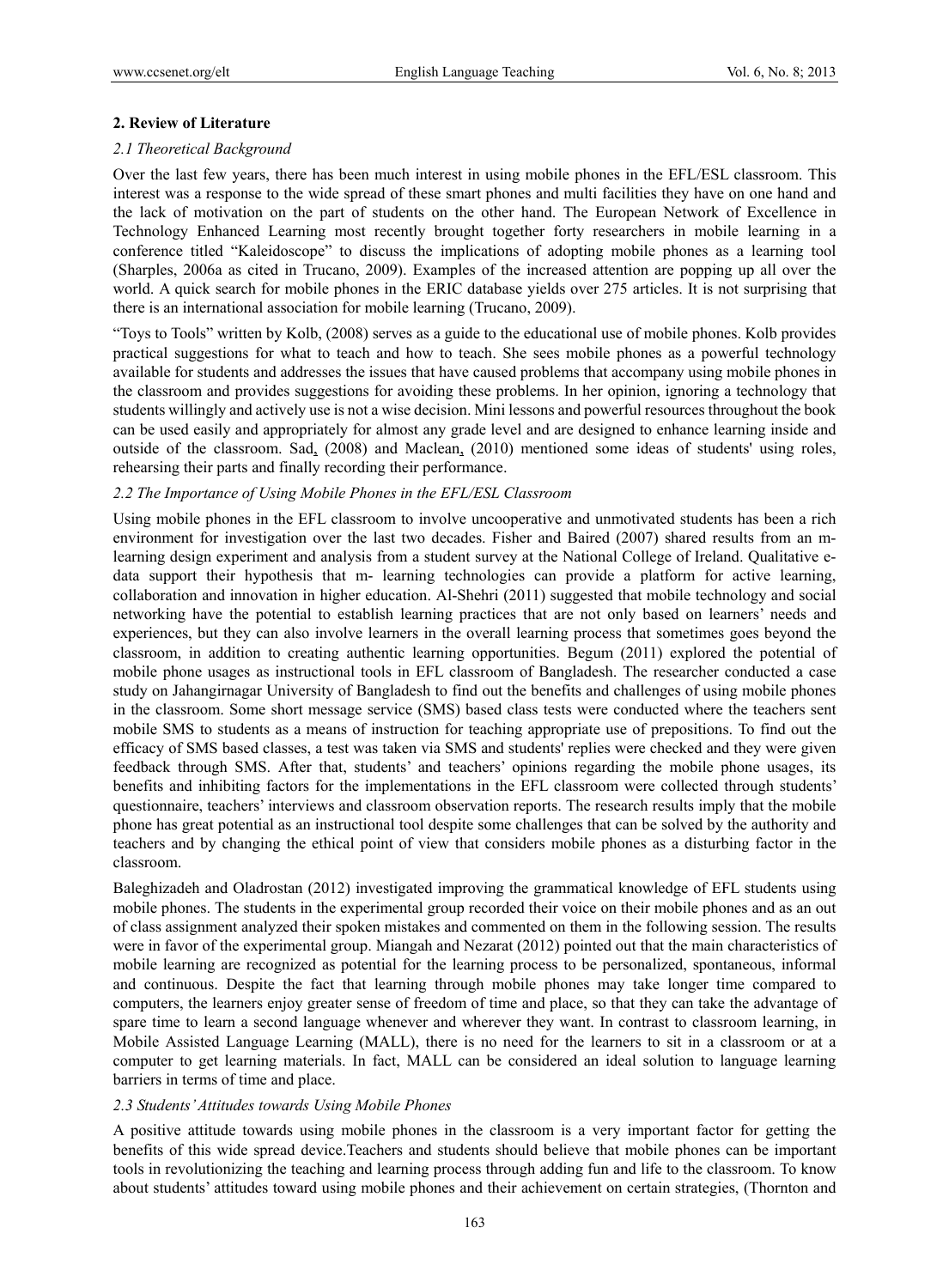Houser (2005) conducted a three-step study. First, they polled 333 Japanese university students regarding their use of mobile phones. Second, they mailed 100-word English vocabulary lessons at timed intervals to the mobile phones of 44 Japanese university students, hoping to promote regular study. Compared to students urged to regularly study identical materials on paper or Web, students receiving mobile e-mails learned more; moreover, seventy-one percent of the subjects preferred receiving these lessons on mobile phones rather than PCs. Ninety-three percent felt that it was a valuable teaching method. Third, they created a Web site explaining English idioms. Student-produced animation that shows each idiom's literal meaning and a video showing the idiomatic meaning. Textual materials include an explanation, script, and quiz. Thirty-one Japanese college sophomores evaluated the site using video-capable mobile phones, finding few technical difficulties, and rating highly its educational effectiveness. Khwaileh and Al-Jarrah, (2010) surveyed the Faculty of Educational Sciences at the University of Jordan. A questionnaire consisted of 30 statements developed by the researchers was used for data collection. The results of the study showed that there were no negative opinions toward M-learning held by the participants. Also, the results of the study showed that the students are willing to use M-learning and that they believe that M-learning has a lot of advantages. Willard, (2011) conducted a study to determine students behaviors with mobile phone use regarding EFL classroom activities. A questionnaire was given to 200 Bangkok university students in order to learn how the students were currently using their mobile phones now and in the future. The results have suggested students' preference for using mobile phones for various activities. Wang; Chen; & Fang, (2011) investigated the integration of an M-learning activity into a traditional EFL classroom by looking at students' attitudes, technological readiness, perceived learning, and perceived appropriateness of the activity design. Findings of the study indicated that students enjoyed the activity. They found the activity interesting, inspiring, and effective for their English learning. Students had no technological anxieties related to mobile phone use.

## *2.4 Disadvantages of Using Mobile Phones in the EFL/ESL Classroom*

Mobile phones, like any new invention are not free of disadvantages. Few people say that using them is a loss and theft and potential bullying, distracting and interruption. Taking photos of tests and passing them on to others, texting answers of texts to other students, spreading rumors fast, privacy issues with teachers, having personal numbers of pupils and vice versa are among the disadvantages for using mobile phones in the classroom, (Atwell 2012). Furthermore, most of the modern multi- facility mobile phones are not cheap to buy; these can cost anywhere from \$100 to more than \$500. Also, technology changes and advances very quickly. To take advantage of all that technology has to offer, one needs to upgrade his/her mobile device frequently. Additionally, there are typically monthly data charges with one's mobile provider so if one needs to download large files that take a long time, his/her monthly charges could be quite high. The size of the device is also a disadvantage for two reasons. First, because they are small, these devices are easily lost or stolen. Second, the screen size is quite small and can result in eye-strain for people using them for long periods of time. Also, the amount of information that can be displayed on the screen at one time is quite small. Furthermore, the battery life for mobile devices ranges from about two to four hours of use and once it runs out, one must plug it in to recharge and there is no longer any mobile to use. The buttons on the keypad or stylus pens are small and can be tricky for some people to manipulate. There are attachable keyboards available for some devices but these are also small and they can be difficult to use and cost money.

## **3. Methodology**

#### *3.1 Participants*

All the new students at King Abdulaziz University (KAU) sit for a placement English language test upon joining the foundation year to know which level they are going to start with. In the foundation year, students are supposed to finish successfully four English language levels if they are classified level one which is for beginners. The sample of this study consists of forty EFL foundation-year male students. They started with level two which means they are classified as intermediate and should study levels two, three and four. While conducting the study, they were in their first module- the seven weeks each quarter usually lasts- in the academic year 2012/2013. The students have common features like having Arabic language as their mother tongue, English as a foreign language and everyone is Saudi by birth. Their age ranges from 18-19. Two instructors of English language from the English Language Institute (Eli) helped in conducting the study. The control group instructor received no training as he is following the system followed in Eli in terms of teaching strategies, whereas the experimental group instructor received training on how to apply the mobile features in the TEFL classroom. Both instructors have nearly similar experience and the same qualifications.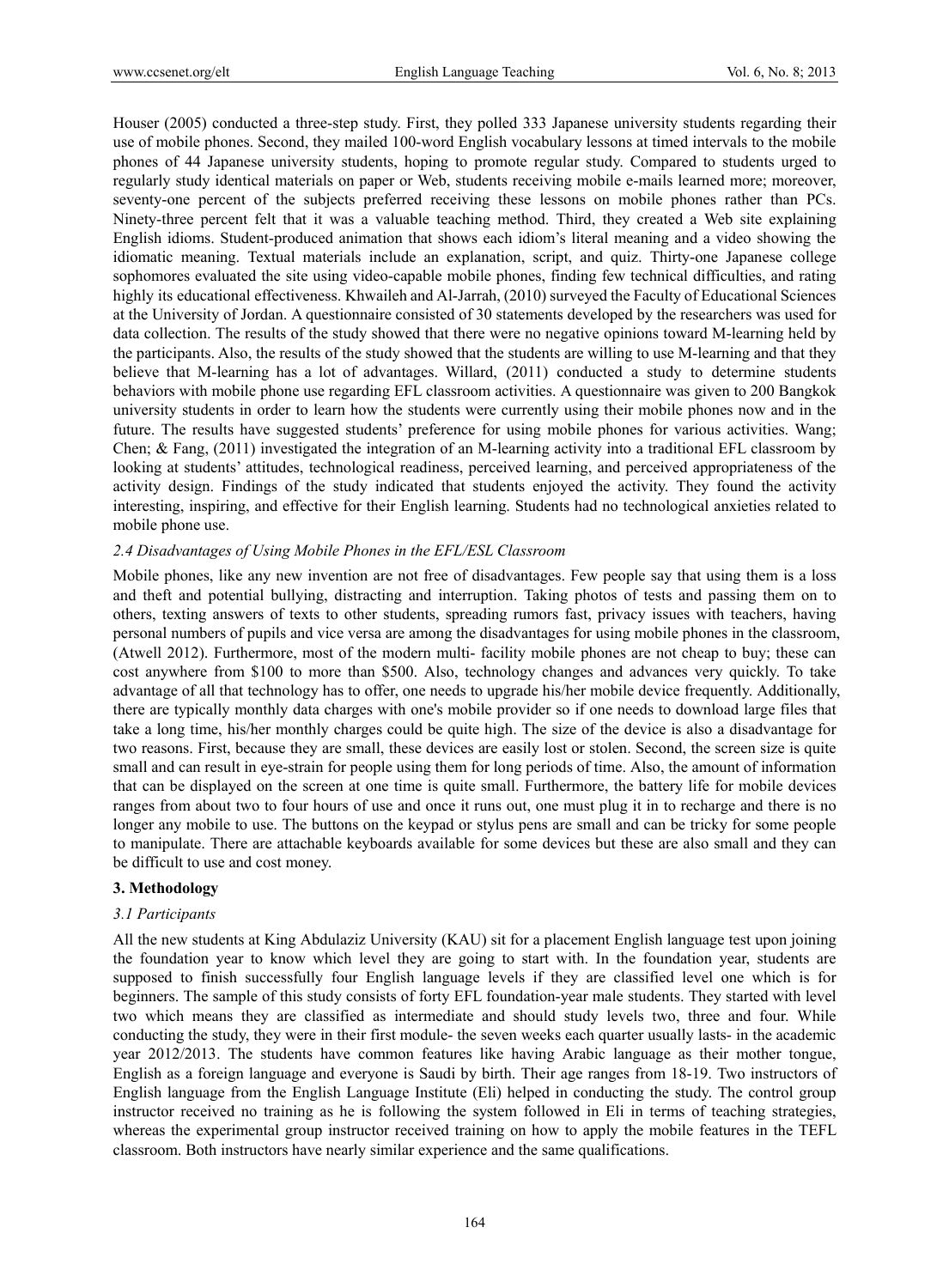## *3.2 Research Design*

The study uses an experimental design with one control group and one experimental group. The control group is taught using strategies other than integrating mobile phones in the EFL classroom; whereas the experimental group was taught using the same strategies in the control group in addition to integrating ten mobile phone TEFL- oriented features. The independent variable of the study is using the ten mobile phone TEFL oriented features mentioned earlier in the introduction. .Details about these strategies are in appendix (1). The dependent variable is students' achievement in general English. The experiment continued for seven weeks – the period each module usually lasts. After the experiment, students answered a questionnaire about their attitudes towards using mobile phones in the English language classroom, and then they sat for the post test.

To apply the ten mobile–based features over the seven weeks, the students in the experimental group were asked to do the following on weekly basis: Use the notes feature in their mobile phones to write any sentence, vocabulary item, proverb, idiom or grammatical structure they come across in or outside the classroom., take pictures of texts, familiar or unfamiliar things (buildings, accidents, cars, markets, people...etc), use the voice memo recorder feature to record interviews, lectures, news on TV or short stories, send messages to their teacher containing a summary of the vocabulary items they learn on daily basis. In a group-based writing activity, the first group messages the first sentence to the second group who messages two sentences to the third group, who messages three sentences to the fourth group. Then the fourth group messages four sentences to the fifth group, who messages the whole paragraph of five sentences to their instructor, use the dictionaries installed in their mobile phones to look up meanings of new words, receive listening and reading texts to prepare at home for further exploitation in the class and finally browse the internet for further consolidation-worksheets, exercises, enriching materials, games, activities or any further exposure to language as long as it matches with the Saudi culture. The materials students collect or receive from their instructor using their mobiles are used by their instructor as pre (reading, writing, speaking or listening) activities. (For more examples of using the ten mobile based features, see Appendix One.)

## *3.3 Questions of the Study*

The study answered two questions:

1-Are there any statistically significant differences in students' achievement in general English that are attributed to integrating mobile phones in the English language classroom?

2-What are students' attitudes towards integrating mobile phones in the English language classroom?

## *3.4 Instruments*

The tools that were used in the study are: A general English language test covering the four skills and sub-skills, validated by a committee of experts of varying experiences and piloted on a group of students outside the sample. The paired sample correlation of the experimental group and control group before and after the treatment was (0.84) and (0.85) respectively. This test was used as a pre-test to ensure the equivalency of the control and the experimental groups and as a post test to see if there is any statistically significant difference that is attributed to integrating ten mobile phone TEFL-oriented features in the EFL classroom. A survey questionnaire developed by the researchers written in English and translated into Arabic was utilized to collect data in order to investigate foundation year students' attitudes toward M-learning. The questionnaire consisted of twenty (20) positively and negatively phrased statements to prevent any response set. Several items used in other questionnaires from other studies were reformulated for this study to meet its purpose. A five-point Likert scale was used (5= strongly agree  $-1$  = strongly disagree) and the questionnaire was completed by the participants. The first draft of the questionnaire was sent to a group of referees to determine its relevancy and validity. Minor changes were suggested by the referees. Upon re-examination of a second draft, consensus among the referees on the questionnaire's design and validity indicated a strong validation of the statements used in the questionnaire. A correlation coefficient value (0.84) was used to test the internal reliability of the questionnaire and it showed an acceptable reliability value. The statements of the questionnaire were categorized in three sections as follows:

\* Statements from 1-6, to measure "the willingness to use M-learning".

- \* Statements from 7-13, to measure "the advantages of M-learning that support using it".
- \* Statements from 14-20, to measure "the disadvantages of M-learning that hinder its use".

#### **4. Results of the Study**

#### *4.1 Results Related to Question 1*

1-Is there any statistically significant difference in students' achievement in general English that is attributed to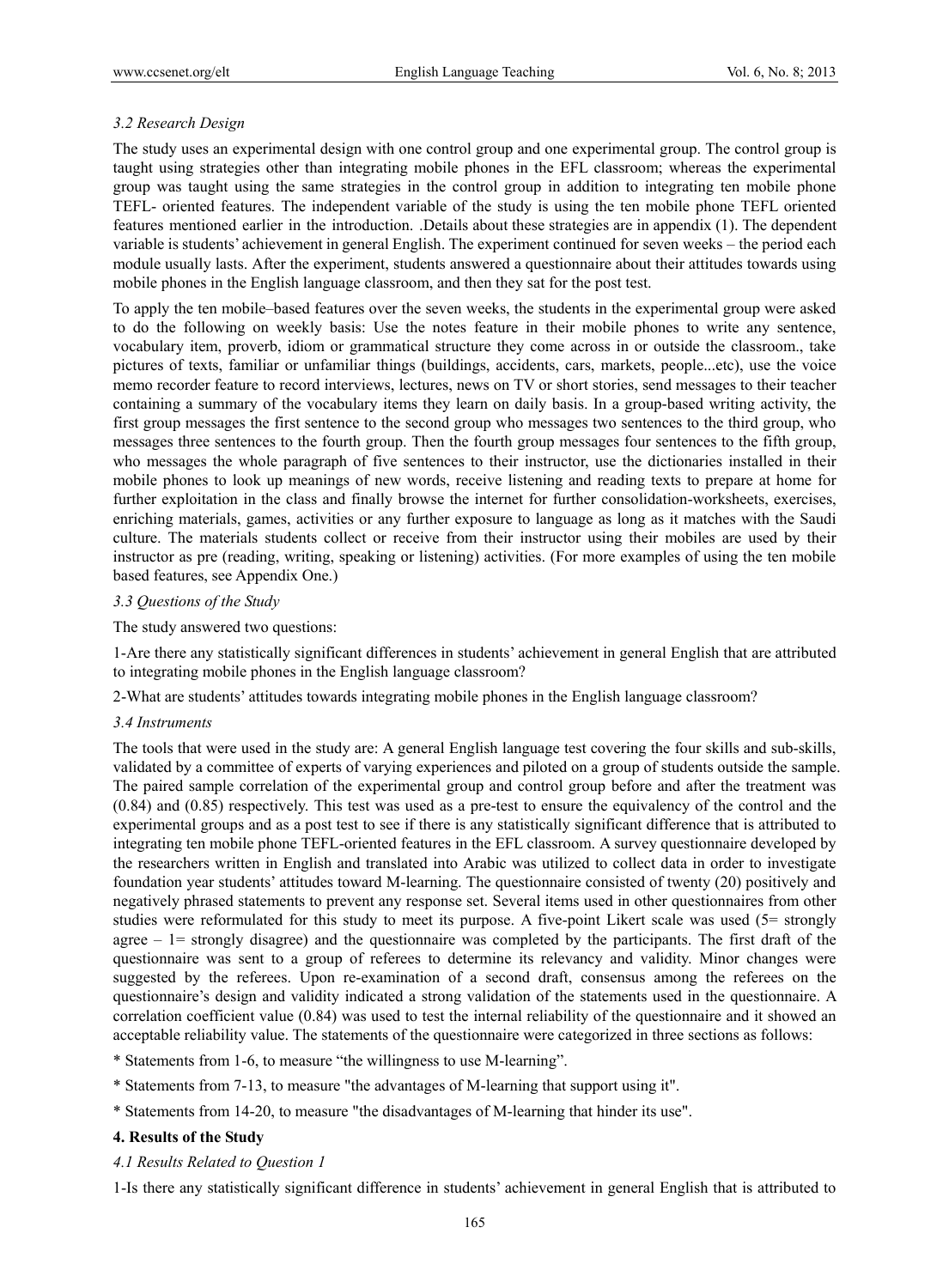integrating mobile phones in the English language classroom?

|                   |  | Table 1. Mean scores of the Experimental and the Control Groups on the Pre and Post Tests Paired Sample |  |  |  |  |  |  |
|-------------------|--|---------------------------------------------------------------------------------------------------------|--|--|--|--|--|--|
| <b>Statistics</b> |  |                                                                                                         |  |  |  |  |  |  |

| Mean                      | N  | <b>Std.</b> Deviation | Std.Error Mean |  |
|---------------------------|----|-----------------------|----------------|--|
| Pair 1 before CA1 53,0000 | 20 | 17.60981              | 3.93767        |  |
| after $CA1 \quad 67.1000$ | 20 | 13.92801              | 3.11440        |  |
| Pair 2 before AE1 54.1    | 20 | 11.97486              | 2.67766        |  |
| after $AE1 \quad 60.7000$ | 20 | 11 77017              | 2.63189        |  |

Table 1 shows the mean scores of the Experimental Group which was given the name (CA1) and the Control Group which was given the name (EA1) on the pre test 53.00 and 54.15 respectively and the mean scores of the Experimental Group and the Control group on the post test 67.10 and 60.70 respectively. The very close means on the pre test show that the two groups are almost the same which means that any significant difference in the means on the post-test will be attributed to the treatment that is using or not using mobile phones in the L2 classroom.

#### Table 2. Paired Samples Correlation

|        |                           |    | correlation | S19  |  |
|--------|---------------------------|----|-------------|------|--|
| Pair 1 | before CA1 & after CA1    |    | 845         | .000 |  |
| Pair 2 | before AE1 $\&$ after EA1 | 20 | .857        | 000  |  |

Table 2 shows the correlation between the experimental group before and after the treatment 0.84 and the correlation between the Control Group before and after the treatment 0.85 which is very strong and accepted in such cases.

## Table 3. Paired Differences

| Paired Sample Tests                 |                                            |            |                                  |         |       |              |  |  |  |  |  |
|-------------------------------------|--------------------------------------------|------------|----------------------------------|---------|-------|--------------|--|--|--|--|--|
| Paired Differences                  |                                            |            |                                  |         |       |              |  |  |  |  |  |
|                                     | 95% Confidence Interval of the Differences |            |                                  |         |       |              |  |  |  |  |  |
| Mean STD. Deviation<br>Std. Error   |                                            |            |                                  |         |       |              |  |  |  |  |  |
|                                     |                                            | Mean Lower |                                  | Upper t |       | df<br>sig.   |  |  |  |  |  |
|                                     |                                            |            |                                  |         |       | $(2-tailed)$ |  |  |  |  |  |
| Pair 1 before CA1- after CA1 4.1000 | 946406                                     |            | 2.11623 18.52932 -9.67068 -6.663 |         |       | .000<br>- 19 |  |  |  |  |  |
| Pair 2 before AE1-after AE1 6.5500  | 6.36169                                    |            | 1.42252 -9.52736 -3.57264        |         | 4.605 | .000<br>19   |  |  |  |  |  |

Table 3 shows the differences between the mean scores of the experimental group and the control group before and after the treatment (14.10 and 6.55)

## Table 4. Independent Sample Test

|           | <b>Independent Samples Test</b> |                              |                   |                                                                       |        |                 |            |            |                |          |  |  |  |
|-----------|---------------------------------|------------------------------|-------------------|-----------------------------------------------------------------------|--------|-----------------|------------|------------|----------------|----------|--|--|--|
|           |                                 | <b>Equality of Variances</b> | Levene's Test for | t-test for Equality of Means                                          |        |                 |            |            |                |          |  |  |  |
|           |                                 |                              |                   | 95% Confidence<br>Interval of the<br>Difference<br>Std. Error<br>Mean |        |                 |            |            |                |          |  |  |  |
|           |                                 | F                            | Sig.              |                                                                       | df     | Sig. (2-tailed) | Difference | Difference | Upper<br>Lower |          |  |  |  |
| afterCA1  | Equal variances<br>assumed      | .118                         | .734              | 1.570                                                                 | 38     | .125            | 6.40000    | 4.07754    | $-1.85454$     | 14.65454 |  |  |  |
|           | Equal variances<br>not assumed  |                              |                   | 1.570                                                                 | 36.972 | .125            | 6.40000    | 4.07754    | $-1.86209$     | 14.66209 |  |  |  |
| beforeCA1 | Equal variances<br>assumed      | 2.923                        | .096              | $-242$                                                                | 38     | .810            | $-1.15000$ | 4.76184    | -10.78984      | 8.48984  |  |  |  |
|           | Equal variances<br>not assumed  |                              |                   | $-242$                                                                | 33,476 | .811            | $-1.15000$ | 4.76184    | -10.83280      | 8.53280  |  |  |  |

Table 4 shows that although there are differences in the mean scores on the post test in favor of the experimental group  $(14,10)$ , the significance  $(2$ -tailed) on the t- test for equality of means  $(0.125)$  is bigger than  $(0.05)$ . This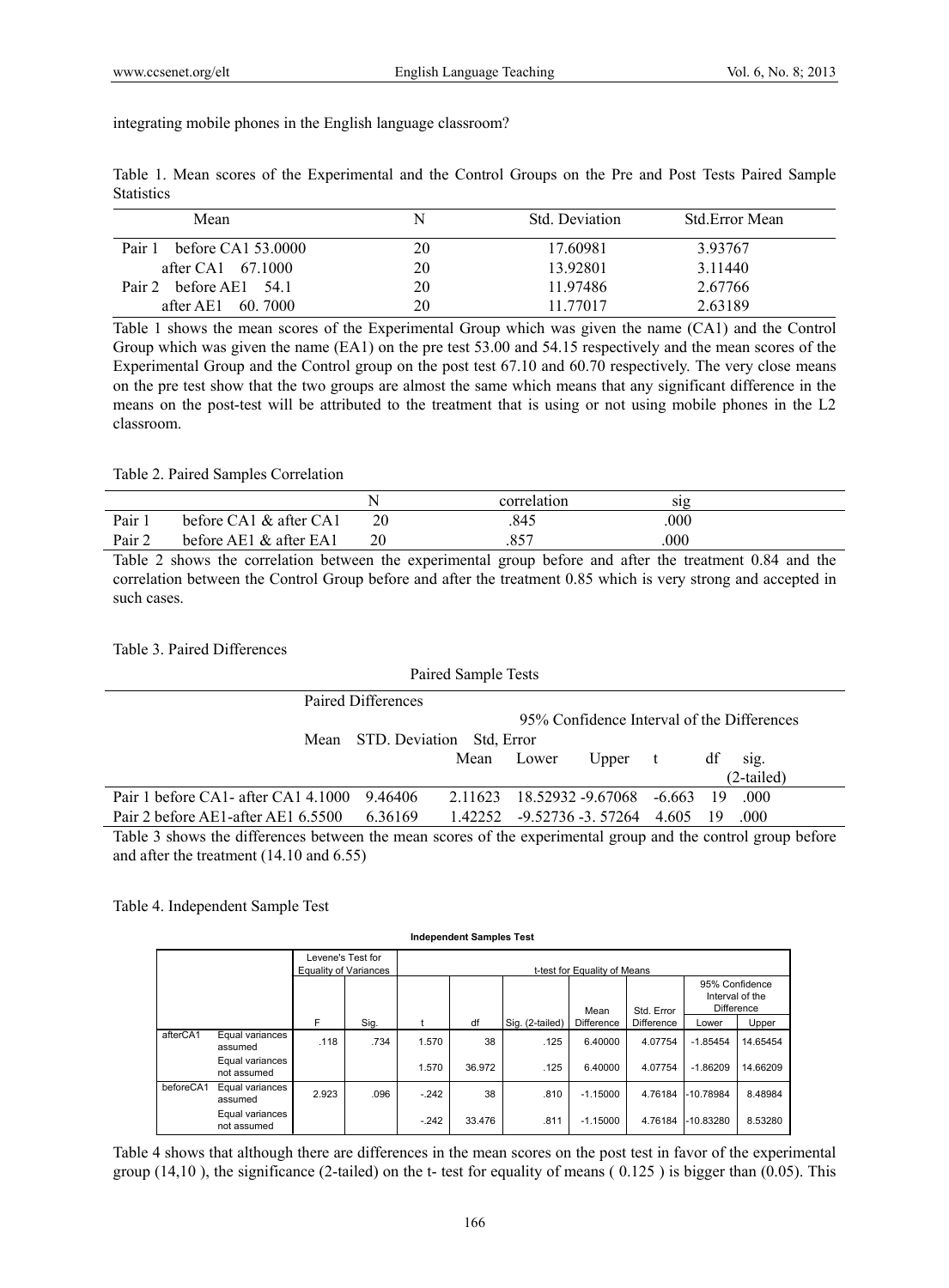shows that the difference in the mean scores of the experimental group before and after the treatment is not statistically significant.

## *4.2 Results Related to Question 2*

What are students' attitudes towards integrating mobile phones in the English language classroom?

As shown earlier in the methodology of the study, the questionnaire consists of 20 items divided into three categories: 1-6 about the willingness to use mobile learning, 7-13 about the advantages of mobile learning and 14-20 about the disadvantages of mobile learning. A quick look at the case processing summaries shows that the total of the valid cases is 100% and of the missing cases is 0%. The frequency and the percentages of respondents in the three sub-categories were as follows:

| Table 5. First group of questions, 1-6: Students' Willingness to use the mobile for learning in the EFL classroom |  |
|-------------------------------------------------------------------------------------------------------------------|--|
|-------------------------------------------------------------------------------------------------------------------|--|

| No            | Statement                                                                      | <b>Strongly Disagree</b> |         | Disagree          |             | Can't Tell        |                       | Agree             |                       | Strongly<br>Agree |                       |
|---------------|--------------------------------------------------------------------------------|--------------------------|---------|-------------------|-------------|-------------------|-----------------------|-------------------|-----------------------|-------------------|-----------------------|
|               |                                                                                | Frequency                | Percent | Fre<br>que<br>ncy | Percen<br>t | Fre<br>que<br>ncy | Perc<br>ent           | Freq<br>uenc<br>у | Perc<br>ent           | Freq<br>uenc<br>у | Perc<br>ent           |
| 1             | Using the mobile gives me a<br>better chance to learn more<br>than the lecture | 4                        | 10%     | 12                | 30%         | $\overline{4}$    | 10%                   | 8                 | 20%                   | 12                | 30%                   |
| 2             | mobile<br>Using<br>learning<br>makes learning easier.                          | -5                       | 12.5%   | 11                | 27.5%       | 6                 | 15%                   | 9                 | 22.<br>$5\%$          | 11                | 27.5<br>$\frac{0}{0}$ |
| $\mathcal{E}$ | Using M-Learning makes<br>attractive<br>learning<br>an<br>experience.          | 3                        | 7.5%    | 10                | 25%         | $\tau$            | 17.5<br>$\frac{0}{0}$ | 9                 | 22.5<br>$\frac{0}{0}$ | 11                | 27.5<br>$\frac{0}{0}$ |
| 4             | Using the mobile should be<br>gradual.                                         | $\theta$                 | $.0\%$  | 4                 | 10%         | 8                 | 20%                   | 14                | 35%                   | 14                | 35%                   |
| 5.            | It is possible to use the<br>mobile as a learning tool in<br>the future.       | 1                        | 2.5%    | 2                 | $5\%$       | $\tau$            | 17.5<br>$\frac{0}{0}$ | 13                | 32.5<br>$\frac{0}{0}$ | 17                | 42.5<br>$\frac{0}{0}$ |
| 6             | Using the mobile is easier<br>students<br>than<br>other<br>for<br>methods.     | -1                       | 2.5%    | 7                 | 17.5%       | 6                 | 15%                   | 12                | 30%                   | 14                | 35%                   |

Table 5 shows the number of respondents and the percentages in Likert five-point scale. For item one "Using the mobile gives me better chance to learn more than the lecture", 16 respondents (40%) disagreed (strongly disagree and disagree), 4 respondents (10%) were neutral (can't tell) and 20 respondents (50%) agreed (agree and strongly agree). For the second statement "Using mobile learning makes learning easier" 16 (40%) disagreed, 4 (10%) were neutral and 20 (50%) agreed. For the third statement "Using M-Learning makes learning an attractive experience".13 (32.5%) disagreed, 7 (17.5%) were neutral and 20 (50%) agreed. The fourth statement "Using the mobile should be gradual." 4 (10%) disagreed, 8 (20%) were neutral and 28 (70%) agreed. The fifth statement "It is possible to use the mobile as a learning tool in the future." 3 (7.5%) disagreed, 7 (17.5%) were neutral and 30 (75%) agreed. The sixth item "Using the mobile is easier for students than other methods", 8 (20%) disagreed, 6 (15%) were neutral and 26 (65%) agreed. A summary of the percentages of the six items shows that 25% of the sample responded negatively to the six items of the first subgroup that is using the mobile in the EFL classroom, whereas 15% were neutral and 60% responded positively

Table 6. Second group of questions, 7-12: The Advantages of Using M-Learning

| No.             | Statement                                                   | Strongly<br>Disagree |          |                   | Disagree    |                   | Can't Tell  |                   | Agree        |              | Strongly<br>Agree     |  |
|-----------------|-------------------------------------------------------------|----------------------|----------|-------------------|-------------|-------------------|-------------|-------------------|--------------|--------------|-----------------------|--|
|                 |                                                             | Freque<br>ncy        | Percen   | Fre<br>que<br>ncy | Perce<br>nt | Freq<br>uenc<br>V | Perce<br>nt | Freq<br>uenc<br>v | Perc<br>ent  | Freq<br>uenc | Perc<br>ent           |  |
| $7\overline{ }$ | Using the mobile increases<br>students' ideas and knowledge |                      | $.2.5\%$ | 5                 | $12.5\%$    | 4                 | 10%         | 13                | 32.5<br>$\%$ | 17           | 42.5<br>$\frac{0}{0}$ |  |
| 8               | mobile<br>Using<br>the<br>increases                         |                      | $7.5\%$  | 6                 | 15%         | 5.                | 12.5        | 15                | 37.5         | 11           | 27.5                  |  |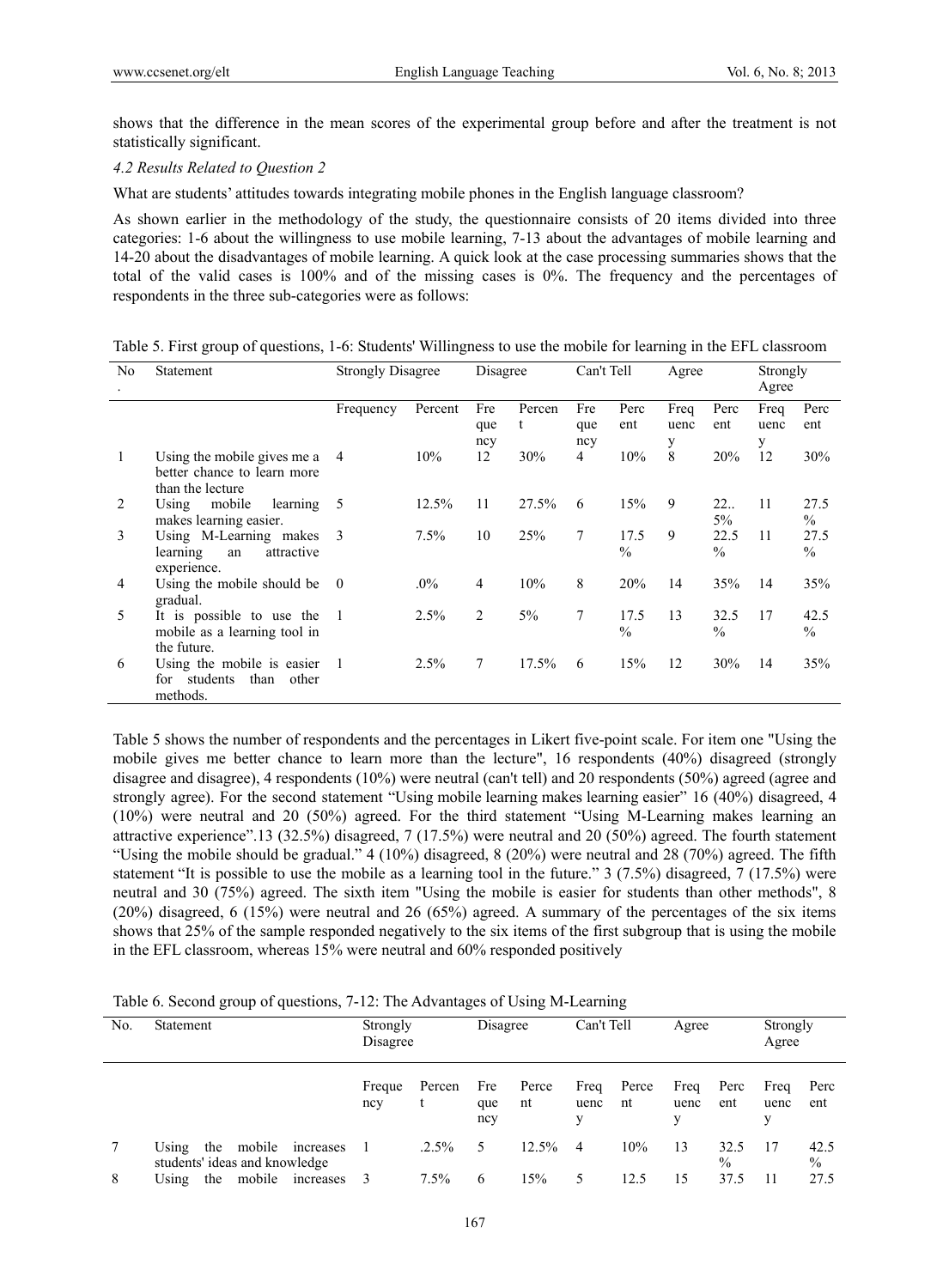|    | students' chances for learning<br>more than traditional learning<br>which is limited by time and<br>place |     |        |   |      |   | $\frac{0}{0}$         |    | $\frac{0}{0}$ |    | $\frac{0}{0}$ |
|----|-----------------------------------------------------------------------------------------------------------|-----|--------|---|------|---|-----------------------|----|---------------|----|---------------|
| 9  | M-Learning is cheaper<br>than<br>traditional methods of learning                                          |     | .2.5%  | 3 | 7.5% | 9 | 22.5<br>$\%$          | 15 | 37.5<br>$\%$  | 12 | 30%           |
| 10 | Using the mobile gives students'<br>a chance for wide range of<br>learning                                | -2  | .5%    | 4 | 10%  | 3 | 7.5%                  | 17 | 42.5<br>$\%$  | 14 | 35%           |
| 11 | facilitate<br>M-Learning<br>can<br>English learning                                                       | 3   | 7.5%   | 4 | 10%  |   | 17.5<br>$\frac{0}{0}$ | 14 | 35%           | 12 | 30%           |
| 12 | M-Learning saves time.                                                                                    | 2   | 5%     | 6 | 15%  | 6 | 15%                   | 13 | 32.5<br>$\%$  | 13 | 32.5<br>$\%$  |
| 13 | M-learning contributes much to<br>self-learning                                                           | - 0 | $.0\%$ | 4 | 10%  | 5 | 12.5<br>$\frac{0}{0}$ | 17 | 42.<br>$5\%$  | 14 | 35%           |

Table 6 shows the number of respondents and the percentages in Likert five-point scale. For item seven "Using the mobile increases students' ideas and knowledge ", 6 respondents (15%) disagreed, 4 respondents (10%) were neutral and 30 respondents (75%) agreed. For the eighth statement "Using the mobile increases students' chances for learning more than traditional learning which is limited by time and place" 9 (22,5% ) disagreed, 5 (12.5% ) were neutral and 26 (65%) agreed. The ninth statement "M-Learning is cheaper than traditional methods of learning" 4 (10%) disagreed, 9 (22.5%) were neutral and 27 (67.5) agreed. The tenth statement "Using the mobile gives students' a chance for wide range of learning" 6 (15%) disagreed, 7 (17.5%) were neutral and 31 (77.5) agreed. The eleventh statement "M-Learning can facilitate English learning." 5 (12.5%) disagreed, 7 (17.5%) were neutral and 26 (65%) agreed. The twelfth item "M-Learning saves time ", 6 (15%) disagreed, 6 (15%) were neutral and 26 (65%) agreed. The thirteenth item "M-learning contributes much to self-learning" 4(10%) disagreed, 5(12.5%) were neutral and 31(77.5%). A summary of the percentages of the seven items shows that 14.2% of the sample responded negatively to the seven items of the second subgroup that is "the advantages of using mobile phones in the EFL classroom", whereas 15.3% were neutral and 70.3% responded positively

| No. | Statement                         | Strongly       |        | Disagree       |               | Can't Tell | Agree |          |               | Strongly       |               |
|-----|-----------------------------------|----------------|--------|----------------|---------------|------------|-------|----------|---------------|----------------|---------------|
|     |                                   | Disagree       |        |                |               |            |       |          |               |                | Agree         |
|     |                                   | Frequen        | Perc   | Frequenc       | Pe            | Freque     | Perce | Fre      | Per           | Fre            | Per           |
|     |                                   | cy             | ent    | y              | rce           | ncy        | nt    | que      | cent          | que            | cen           |
|     |                                   |                |        |                | nt            |            |       | ncy      |               | ncy            | t             |
| 14  | Battery life and small screen     | $\theta$       | $.0\%$ | 10             | 25            | 8          | 20%   | 16       | 40            | 6              | 15            |
|     | make the cell-phone unreliable    |                |        |                | $\frac{0}{0}$ |            |       |          | $\frac{0}{0}$ |                | $\frac{0}{0}$ |
|     | to use.                           |                |        |                |               |            |       |          |               |                |               |
| 15  | Using cell phone for learning     | 8              | 20%    | 12             | 30            | 12         | 30%   | $\theta$ | $.0\%$        | 8              | 20            |
|     | purposes confuses me more         |                |        |                | $\frac{0}{0}$ |            |       |          |               |                | $\frac{0}{0}$ |
|     | than it helps me                  |                |        |                |               |            |       |          |               |                |               |
| 16  | M-learning requires significant   | $\theta$       | $.0\%$ | $\overline{2}$ | 5             | 18         | 45%   | 12       | 30            | 8              | 20            |
|     | changes in the student' attitude. |                |        |                | $\frac{0}{0}$ |            |       |          | $\frac{0}{0}$ |                | $\frac{0}{0}$ |
| 17  | M-learning courses hinder         | 2              | $\%5$  | 10             | 25            | 6          | 15%   | 14       | 35            | 8              | 20            |
|     | contribution to classroom         |                |        |                | $\frac{0}{0}$ |            |       |          | $\frac{0}{0}$ |                | $\frac{0}{0}$ |
|     | discussions.                      |                |        |                |               |            |       |          |               |                |               |
| 18  | M-learning may need training      | $\overline{4}$ | 10%    | 8              | 20            | 4          | 10%   | 14       | 35            | 10             | 25            |
|     | for teachers and students.        |                |        |                | $\frac{0}{0}$ |            |       |          | $\frac{0}{0}$ |                | $\frac{0}{0}$ |
| 19  | M-learning poses difficulty in    | $\overline{4}$ | 10%    | 10             | 25            | 14         | 35%   | 10       | 25            | $\overline{2}$ | 5%            |
|     | evaluating students' results and  |                |        |                | $\frac{0}{0}$ |            |       |          | $\frac{0}{0}$ |                |               |
|     | performance indicators.           |                |        |                |               |            |       |          |               |                |               |
| 20  | M-learning reduces teamwork       | - 2            | $5\%$  | 12             | 30            | 6          | 15%   | 12       | 30            | 8              | 20            |
|     | collaboration<br>between<br>and   |                |        |                | $\frac{0}{0}$ |            |       |          | $\frac{0}{0}$ |                | $\frac{0}{0}$ |
|     | students                          |                |        |                |               |            |       |          |               |                |               |

Table 7. Third group of questions, 14-20: The Disadvantages of M-Learning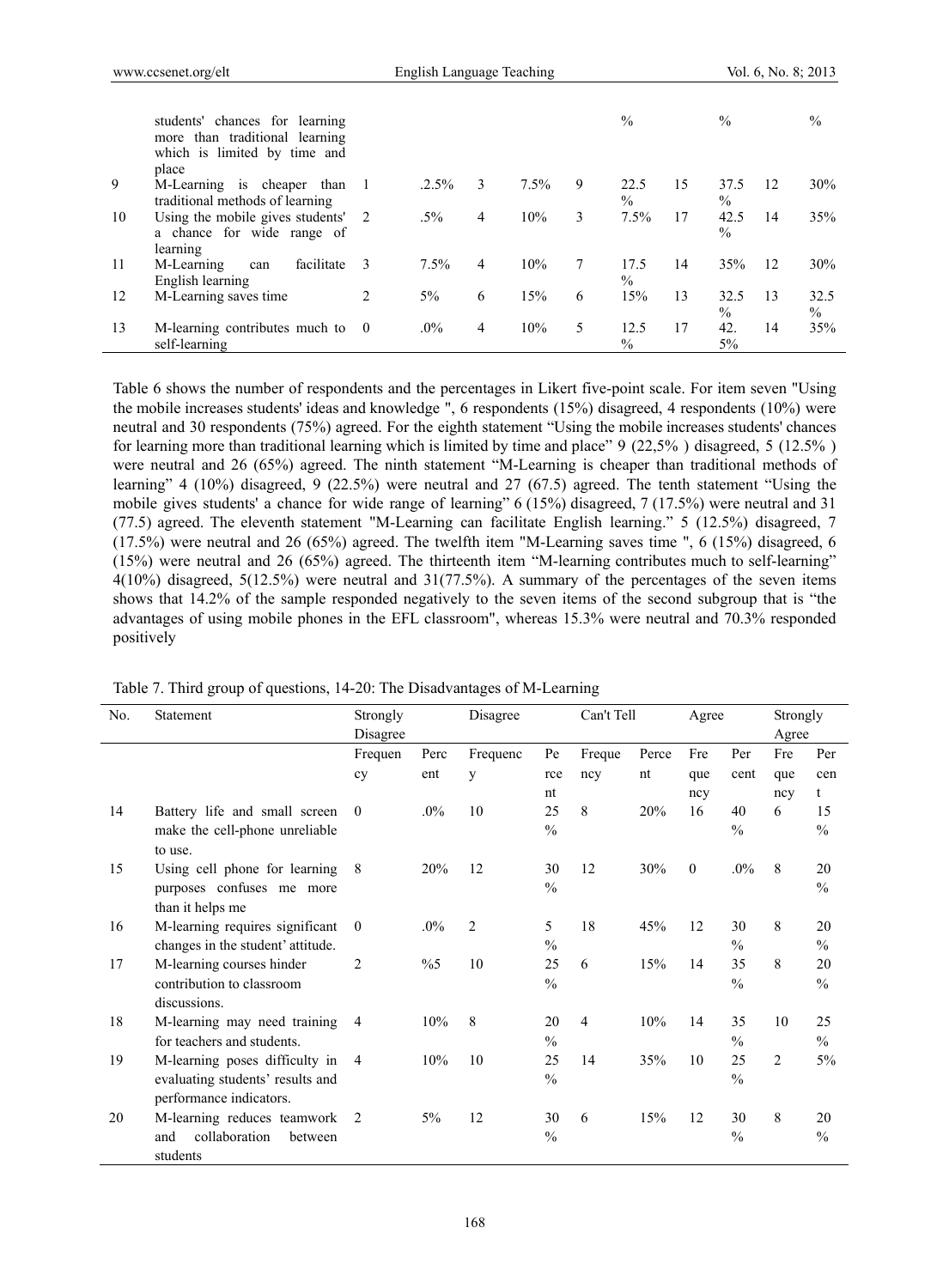Table 7 shows the number of respondents and the percentages in Likert five-point scale. For item fourteen "Battery life and small screen make the cell-phone unreliable to use",, 10 respondents (25%) disagreed, 8 (20%) were neutral and 22 (55%) agreed. For the fifteenth statement "Using cell phone for learning purposes confuses me more than it helps me" revealed that 20 (50%) disagreed, 12 (30%) were neutral and 8 (20%) agreed. The sixteenth statement "M-learning requires significant changes in the student' attitude" 2 (5%) disagreed, 18 (45%) were neutral and 18 (45%) agreed. The seventeenth statement "M-learning courses hinder contribution to classroom discussions." 12 (30%) disagreed, 6 (15%) were neutral and 22 (55%) agreed. The eighteenth statement "M-learning may need training for teachers and students." 12 (30) disagreed, 4 (10) were neutral and 24 (60%) agreed. The nineteen item "M-learning poses difficulty in evaluating students' results and performance indicators." 13 (32.5) disagreed, 14 (35%) were neutral and 13 (32.5%) agreed. The twentieth item "M-learning reduces teamwork and collaboration between students" 14(35%) disagreed, 6 (15%) were neutral and 20 (50%) agreed. A summary of the percentages of the seven items shows that 25.3% of the sample responded negatively to the seven items of the third subgroup that is "the disadvantages of using mobile phones in the EFL classroom", whereas 21.3% were neutral and 45.3% responded positively.

# **5. Analysis and Discussion**

## *5.1 Limitations*

Although this research was carefully prepared, we are still aware of its limitations and shortcomings. First of all, the research was conducted over seven weeks which is not enough for the researcher to test the students' achievement in all the skills and sub skills of English language. It would be better if it was done over a long time. Second, the population of the experimental group is small, only twenty students who might not represent the majority of the students of the foundation year. Third, although the questionnaire was designed to measure the students' attitude towards the use of mobile phones, it seems not to provide enough evidence of the students' actual understanding of the serious academic use of this device. In addition, since the assessment through pre-test and post test was done with pen and paper, it may not have given a clear picture about the performance indicators which may be better shown through continuous assessment.

## *5.2 Discussion*

The statistical analysis related to question 1 (Is there any statistically significant difference in students' achievement in general English that is attributed to integrating mobile phones in the English language classroom?) shows negative results. Although there are differences between the mean scores on the post test in favor of the experimental group, these differences are not statistically significant as the significance (2-tailed) on the t-test for equality of means ( 0.125 ) is bigger that (0.05). This result is not in accordance with the bulk of research about using mobile phones in the EFL/ESL classroom. In the researchers' view this refers to the following:

 Saudi students even at the university level mainly use mobile phones for communication and for fun-playing games and trying new applications, because they are always keen on having the latest brands of mobile phones. This makes them less responsive to any serious try to exploit this wide spread technology for formal academic purposes.

 Text messages form the highest percentage of students' communication which may be a very rich source for writing and reading practice. Unfortunately, these text messages are usually written in Arabic which leaves no space for using them in the EFL classroom.

 Saudi students have the habit of absenting themselves for the slightest reasons. Out of the eighty hours they are supposed to attend in each module, they are allowed to be absent for twenty one hours and most of them usually exceed this absence limit. This lenient procedure of dealing with the absence issue should be treated more seriously.

The reasons mentioned above form a barrier against applying new teaching strategies including the strategy applied in this research. The mobile oriented features mentioned earlier need to be practiced on daily bases over a reasonably enough period of time so that they affect achievement. This becomes more urgent in teaching languages as they rely mainly on the amount of exposure and engagement.

The statistical analysis related to question 2 (What are students' attitudes towards integrating mobile phones in the English language classroom?) shows positive attitudes towards using the mobile phone in the EFL classroom. For the first category "students' willingness to use mobile phones in the classroom for ELT purposes", the percentage of respondents who answered either "agree or strongly agree" was 60% compared to those who disagreed or strongly disagreed (25%) and neutral students who coudn't tell (15%). This result reveals the fact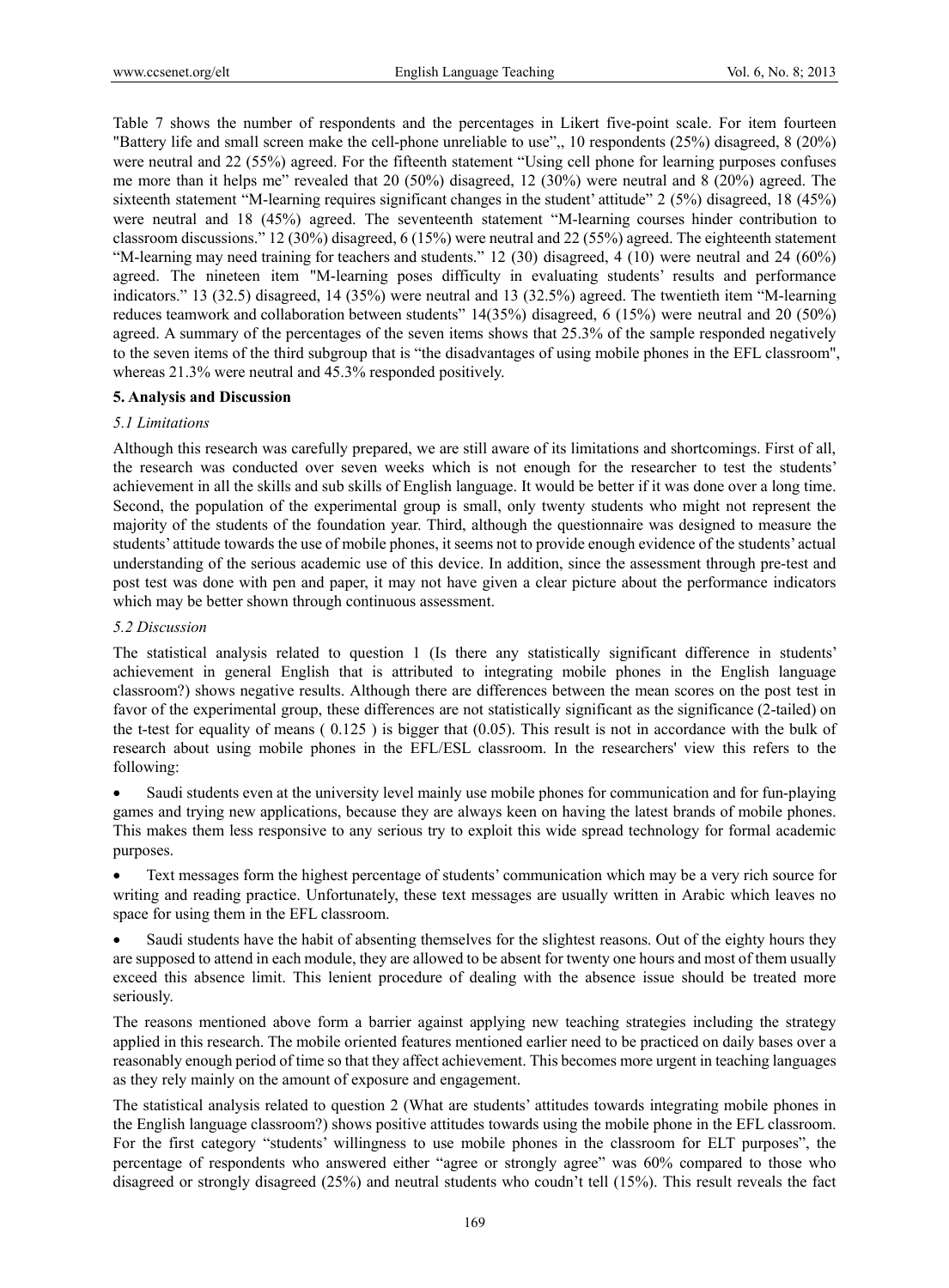that foundation-year students at King Abdulaziz University are really willing to use mobile learning. This positive attitude may refer to the fact that almost all students know how to use mobile phones and they use them on daily basis. This makes them show positive attitudes towards this wide spread device. This result agrees with the findings of other researchers Thornton and Houser (2005), Khwaileh and Al-Jarrah (2010), Willard (2011), Wang, Chen and Fang (2011)) that students become willing to use technology if they are already familiar with it in advance.

For the second category "advantages of using mobile phones in the EFL classroom", the percentage of respondents who answered either agree or strongly agree was 70. 3% compared to those who answered disagree or strongly disagree (14.2%) and neutral students who coudn't tell (15.3. This result means there is a general agreement among the students who recognize the importance of M learning and feel its advantages in the EFL classroom. Such result is very important for the decision makers in King Abdulaziz University who will consider it as a source of support and encouragement to adopt M. Learning.

For the third category "the disadvantages of using mobiles in the EFL classroom" the percentage of respondents who answered either agree or strongly agree was 45.3% compared to those who answered disagree or strongly disagree (25.3%) and neutral students who coudn't tell (21.3%). As the results show, those who coudn't tell are more than in any of the first two categories which means there is a lack of understanding of the nature of the disadvantages of using mobile phones in the classroom. In addition, students in KSA usually have the most upto-date brands of mobile phones with the best facilities and the least disadvantages. This makes them unaware of the barriers of using mobile phones in the EFL classroom.

This positive attitude towards the three categories of the questionnaire refers to Saudi students' addiction to use mobile phones especially for non-academic purposes. They look at the mobile as a toy used for playing games and exchanging of videos, pictures, films and songs. They know all the features that are used in this study and they are ready to use them, but as soon as they know that they are going to be used for academic purposes, they reconsider their attitude towards them. This refers to the association of academic things to grades, homework, assignments, success and failure. Another reason may be the lack of training for students and teachers on the use of the mobile phones for academic purposes. The introduction of this new strategy should be gradual and in small doses so that students can get familiar with it and can cope with its advantages and consequences on their achievement. The final reason is the traditional look at mobiles as violations of the discipline and distracters that take students away and affect their interaction and participation.

#### **6. Recommendations**

To meet the challenges of the 21<sup>st</sup> century, technological revolution is a must for educational institutions. Among developing countries, mobile technologies as well as other technologies are developing rapidly in KSA. Students in KSA either at school or at university not only have the most up to date mobile phones, but they are also professional in using them. This situation encourages educators and instructors to think about creative ideas on how to exploit this technology in the EFL classroom. The literature and research about mobile phones is rich with practical and applicable ideas that increase motivation and engagement and offer the learners more effective ways for practicing authentic English. But while thinking about using this technology in the EFL classroom, one should keep in mind that students need much training and orientation on how to use the mobile for teaching and learning purposes. On the other hand, the academic institutions including universities and colleges should start to change the attitudes of their students towards using mobile phones for academic purposes. Another important issue is absence which certainly has negative effects on applying any strategy; Saudi students tend to absent themselves for any reason paying little or no attention to how important it is to attend classes especially while learning languages. Finally, more studies about using new technology especially mobile phones should be conducted in the Saudi environment.

#### **7. Conclusion**

This study reported Saudi foundation-year students' experience of using mobile phones in the EFL classroom and also surveyed their attitudes towards using them in this context. The results of the study were not clearly and sharply in favor of using mobiles for reasons teachers and students together can overcome. To avoid these reasons, the people concerned should adopt all the potential functions and capacities of mobile phones for language teaching and learning and offer the learners more effective ways for practicing English by using mobile phone devices. Instructors need to be trained in how to apply mobile technology methodically and purposefully and to have clearly designed-lesson plans. They need to present to their students the main purposes of using mobile phones in the classroom and to practice the effective ways of using them. We think that in the course of time, teachers and learners in KSA will manage to use mobile phones smartly and systematically in EFL teaching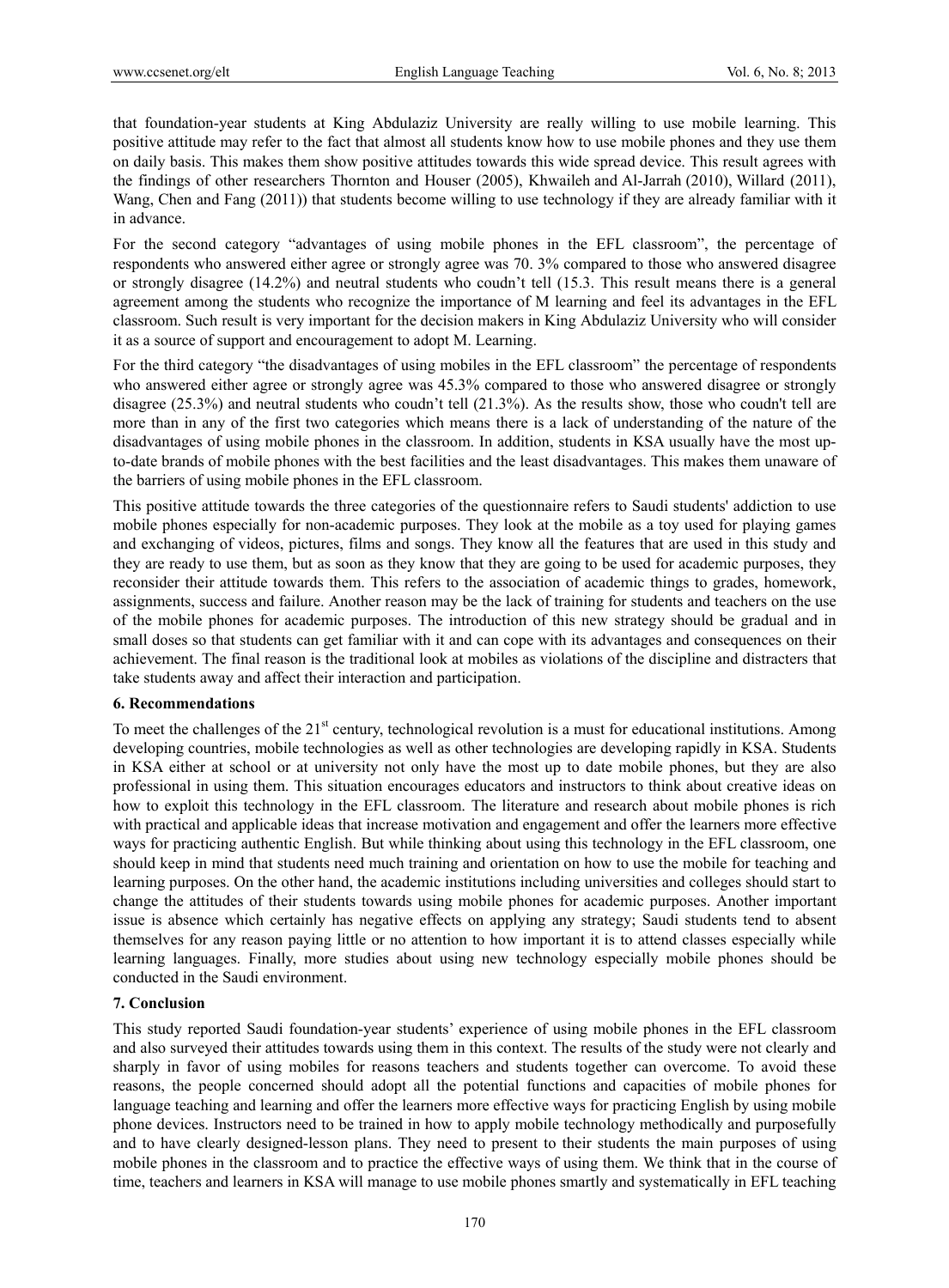and learning. Mobile phones in addition to other technology devices are expected to motivate students and to change their attitudes towards the EFL classroom. This study is an initial exploration of integrating M-learning into traditional EFL teaching. Further explorations on different new ideas and academic levels are expected to generalize the M-learning approach to a broader audience.

#### **Acknowledgment**

I would like to thank the foundation –year students at King Abdulaziz University who agreed to be the sample of this study and to take the risk of being the control and the experimental groups, the instructors who helped us in conducting the study, and the Eli staff who made our job easy and my daughter who helped in typing and analyzing the questionnaire.

## **References**

- Al-Shehri, S. (2011). Context in our Pockets: Mobile Phones and Social Networking as Tools of Contextualizing Language Learning. *10th world conference on mobile and contextual learning.* Beijing, China, 2011.
- Attwell, G. (2012). 25 Practical Ideas for Using Mobile Phones in the Classroom. Retrieved from http://www.pontydysgu.org/2009/11/25-practical-ideas-for-using-mobile-phones-in-the-classroom
- Baleghizadeh, S., & Oladrastam, E. (2011). The Effect of Mobile Assisted Language Learning on Grammatical Accuracy of EFL Students. *The Internet and Technology in EFL/ESL, 34*(2).
- Begum, R. (2011). Prospect for Cell Phones as Instructional Tools in the EFL Classroom: A Case Study of Jahangirnagar University, Bangladesh. *English Language Teaching, 4*(1), 105-115.
- Fisher, M., & Baird, E. D. (2007). Making M-Learning Work, Utilizing Mobile Technology for Active Exploration … *Journal of Educational Technology Systems, 35*(1), 3-30.
- Khwaileh, F. M., & Al-Jarrah, A. (2010). Graduate Students' Perceptions Toward Mobile-Learning (M-Learning) at the University of Jordan. *International Journal of Instructional technology and Distance Learning, 7*(10), 15-23
- Kolb, L. (2008). *Toys to Tools*: Connecting Students' Cell phones to Education. International Society for Technology in Education. The International Society for Technology Education (ISTE).
- MacLean, G. (2010). Three Mobile Phone Applications for EFL Classrooms. *Proceedings of World Conference on Educational Multimedia, Hypermedia and Telecommunications* 2010(1). Chesapeake, VA: AACE. Retrieved from http://www.editlib.org/p/35219
- Miangah T. M., & Nezarat, A. (2012). Mobile assisted language Learning. *International Journal of Distributed and Parallel Systems*, *3*(1), 309-319. http://dx.doi.org/10.5121/ijdps.2012.3126
- Morris N. O. (2011). Using Technology in the EFL Classroom in Saudi Arabia (2011). *AYMAT Individual Thesis/ SMAT IPP Collection* (pp. 1-51*,* Paper 511). Retrieved from http://digitalcollections.sit.edu/ipp\_collection/511
- O'Conner. (2005). Instant Messaging: Friend or Foe of Students' Writing? *New Horizon for Learning.* Retrieved May 28, 2011, from http: www.newhorizon.org/strategies/literacy, o'conner, htm
- Reinder H. (2010). Twenty Ideas for Using Mobile Phones in the Language Classroom. Retrieved from http://www.slideshare.net/hebaabosamra56/20ideasforusingmobilephonesinlanguageclassroom-1...
- Sad, S. N. (2008). Using Mobile Phone Technology in EFL Class. *English Teaching Forum*, *46*(4), 34-39.
- Thornton & Houser. (2005). Using Mobile Phones in English Education in Japan. *Journal of Computer Assisted Learning, 21*, 217-228. http://dx.doi.org/10.1111/j.1365-2729.2005.00129.x
- Trucano, M. (2009). What do we know about using mobile phones in education? (Part 2) EDU TECH, A World Bank Blog on ICT use in Education. blogs.worldbank.org/edutech/videos/mobiles-0
- Wang, F., Chen, X., & Fang, W. (2011). Integrating Cell Phones into a Chinese High School EFL Classroom: Students' Attitudes, Technological Readiness, and Perceived Learning. *Journal of Educational Technology Development and Exchange, 4*(1), 91-102.
- Willard G. Van De Bogart. (2011). Behavioral Aspects of Thai Students Toward Cell Phone Adoption in the Classroom. *International E. Learning Conference (IEC 2012) at Muang Thong Thai.*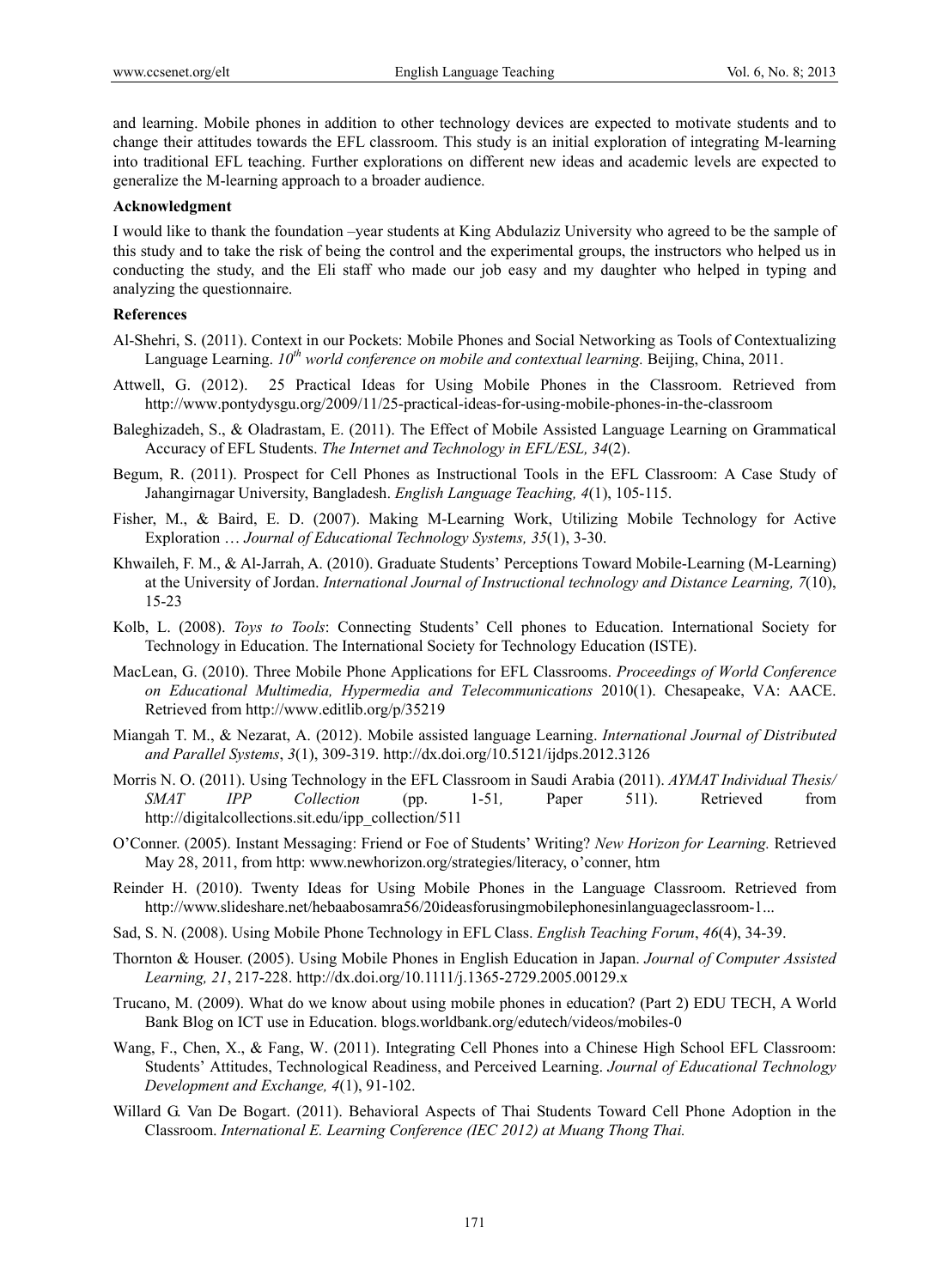# **Appendices**

## **Appendix 1.**

## **Details about the Ten Mobile Oriented Features Used in the Experiment**

Idea 1: Use the notes feature to collect everyday language; most mobile phones have a feature that allows them to take notes. The teacher asks students to use this feature to take notes on the English they read or hear outside of school and either present the notes to the class or send them to the teacher as a text message.

Idea 2: Use the Camera feature to take pictures of texts. One of the easiest ways to use a mobile phone for learning is to record samples of the target language by taking pictures. Students can take pictures of English texts by using the camera feature on their mobile phones.

Idea 3: Use the Voice Memo Recorder feature to record language from media outlets Most phones include a memo recording feature that can collect language samples from TV or radio. The students' collected samples give you an opportunity to analyze the language, discuss where they were collected, and provide feedback.

Ideas 4&5: Use the Text Messaging feature to reinforce vocabulary learning. For example, you could text the words covered in class to encourage students to review them outside the school context. By sending out the words multiple times, you increase the chances that students will remember them. The Text Messaging feature can also be used for circular writing. The reality is that many students do not like to write. They associate writing in the school context with boring assignments and a punitive environment of criticism and negative feedback. In other words, the *fun* is missing. However, if one considers writing as any form of textual communication, it becomes clear that students actually write a lot.

Idea 6: Use the mobile phone for social networking. Like Twitter, Face book and MySpace are enormously popular *social networking tools* that allow groups of "friends" to meet, post messages, share pictures, and generally interact online in a myriad of ways. Most of the interaction takes place in writing, and simply asking students to use English instead of their native language produces a great deal of writing practice.

Idea 7: Use mobile phone memory to distribute listening material. Many phones have memory for graphics, photos, and music that you can use to download listening material for your students, who can in turn transfer them to their phones or other media. This could be a recording of your class, a podcast, or course listening materials.

Idea 8: Use the installed dictionaries on your mobile to look up meanings of difficult words.

Idea 9: Use the internet to use online resources for more worksheets and consolidating materials.

Idea 10: Use the mobile phone to check student comprehension and get feedback.

# **Appendix 2.**

The Questionnaire used to see Students' Attitudes towards Mobile Learning

Dear students,

This questionnaire aims at investigating students' attitudes towards using mobile phones in teaching English. Please read each of the items well and put a tick in the right column. Your opinion is important as it makes decision makers decide whether to use mobile phones in the EFL classroom or not. Thank you in advance.

عزيزي الطالب

هذه الأستبانة تهدف إلى معرفة إتجاهات الطلاب نحو إستخدام الجوال في تعليم اللغة الأنجليزية. أرجو قراءة الفقرات جيدا ثم وضع إشارة في العمود المناسب. ر أيك في هذا الأستبيان مهم لأنه يحدد إمكانية إستخدام الجوال في تعليم اللغة الأنجليزية

شكرا لك مسبقا. وفقك االله لما فيه الخير.

| N <sub>0</sub> | Item                                                                                                                                          | Strongly<br>Disagree<br>لا أوافق بشدة | Disagree<br>لا أو افق | Can't tell<br>لا أعرف | Agree<br>أوافق | Strongly<br>Agree<br>أو افق بشدة |
|----------------|-----------------------------------------------------------------------------------------------------------------------------------------------|---------------------------------------|-----------------------|-----------------------|----------------|----------------------------------|
|                | Using the mobile gives me a better chance to<br>learn than the lecture.<br>إستخدام الجوال يتيح لي فرصة التعلم بشكل أفضل من<br>أسلوب المحاضرة. |                                       |                       |                       |                |                                  |

## Appendix 2 Questionnaire for Students Attitudes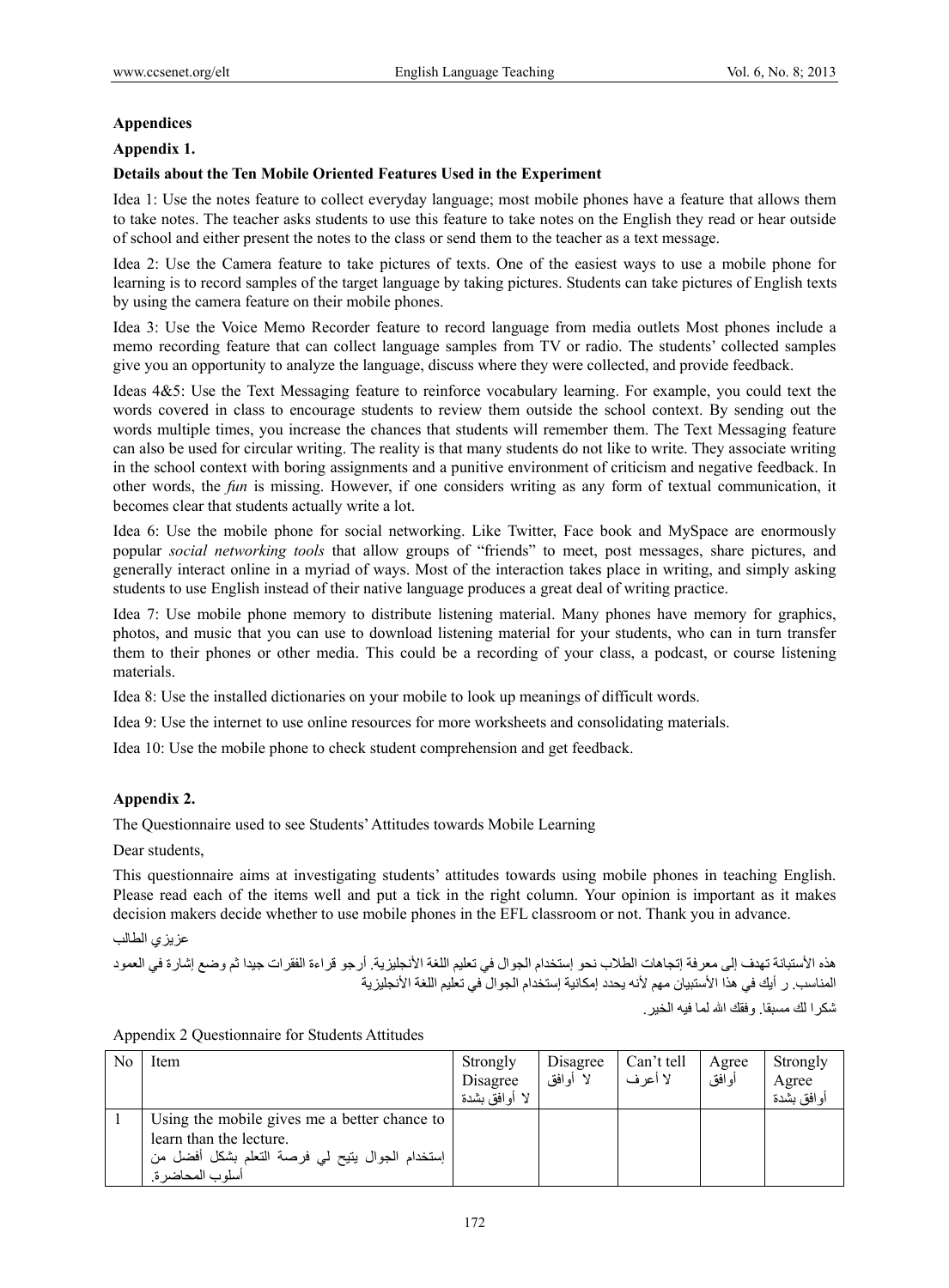| $\overline{2}$ | Using mobile learning makes learning easier.<br>إستخدام الجوال يسهل عملية التعلم                                                                                                                                                     |  |  |  |
|----------------|--------------------------------------------------------------------------------------------------------------------------------------------------------------------------------------------------------------------------------------|--|--|--|
| 3              | Using M-Learning makes<br>learning<br>an<br>attractive experience.<br>إستخدام الجوال يرغب الطلاب بالتعلم                                                                                                                             |  |  |  |
| 4              | Using the mobile should be gradual.<br>إستخدام الجوال للتعلم يجب أن بتم تدريجيا.                                                                                                                                                     |  |  |  |
| 5              | It is possible to use the mobile as a learning<br>tool in the future.<br>يمكن إستخدام الجوال كأداة نعلم فعالة في المستقبل                                                                                                            |  |  |  |
| 6              | Using the mobile is easier for students than<br>other methods.<br>إستخدام الجوال أسهل للطالب من الوسائل الأخرى.                                                                                                                      |  |  |  |
| 7              | Using the mobile increases students' ideas and<br>knowledge.<br>إستخدام الجوال يزيد من أقكار الطالب ويوسع معرفته بما<br>حوله.                                                                                                        |  |  |  |
| 8              | Using the mobile increases students' chances<br>for learning more than traditional learning<br>which is limited by time and place.<br>إستخدام الجوال يزيد من فرص الطالب في التعلم اكثر من<br>التعلم التقليدي المحدود بالمكان والزمان |  |  |  |
| 9              | M-Learning is cheaper than<br>traditional<br>methods of learning.<br>التعلم بالجوال أقل كلفة من الوسائل الأخرى.                                                                                                                      |  |  |  |
| 10             | Using the mobile gives students' a chance for<br>wide range of learning.<br>إستخدام الجوال يتيح فرصة للأطلاع على مصادر معرفة<br>أكثر                                                                                                 |  |  |  |
| 11             | I believe M-learning can facilitate English<br>learning.<br>التعلم من خلال الجوال يسهل تعلم اللغة الانجليزية                                                                                                                         |  |  |  |
| 12             | I think M- learning will save me time<br>التعلم من خلال الجوال يوفر الوقت                                                                                                                                                            |  |  |  |
| 13             | M-learning contributes much to self-learning.<br>التعلم من خلال الجوال يساهم في زيادة فرص التعلم الذاتي                                                                                                                              |  |  |  |
| 14             | Battery life and small screen make the<br>cell-phone unreliable to use.<br>عمر البطارية وصغر الشاشة نجعل من الجوال لا يعتمد<br>عليه                                                                                                  |  |  |  |
| 15             | Using cell phone for learning purposes<br>confuses me more than it helps me<br>استخدام الجوال لاغراض التعلم يسبب لي الارباك اكثر _مما<br>يساعدني                                                                                     |  |  |  |
| 16             | M-learning requires significant changes in the<br>student' attitude.<br>يختاج التعلم بالجوال تغيير في اتجاهات الطالب نحو<br>الجوال.                                                                                                  |  |  |  |
| 17             | M-learning courses hinder contribution to<br>classroom discussions.<br>التعلم بالجوال يعيق التفاعل بين الطلاب                                                                                                                        |  |  |  |
| 18             | M-learning may need training for teachers and<br>students.<br>التعلم بالجوال يحتاج الى تدريب لكل من المدرسين<br>والطلاب                                                                                                              |  |  |  |